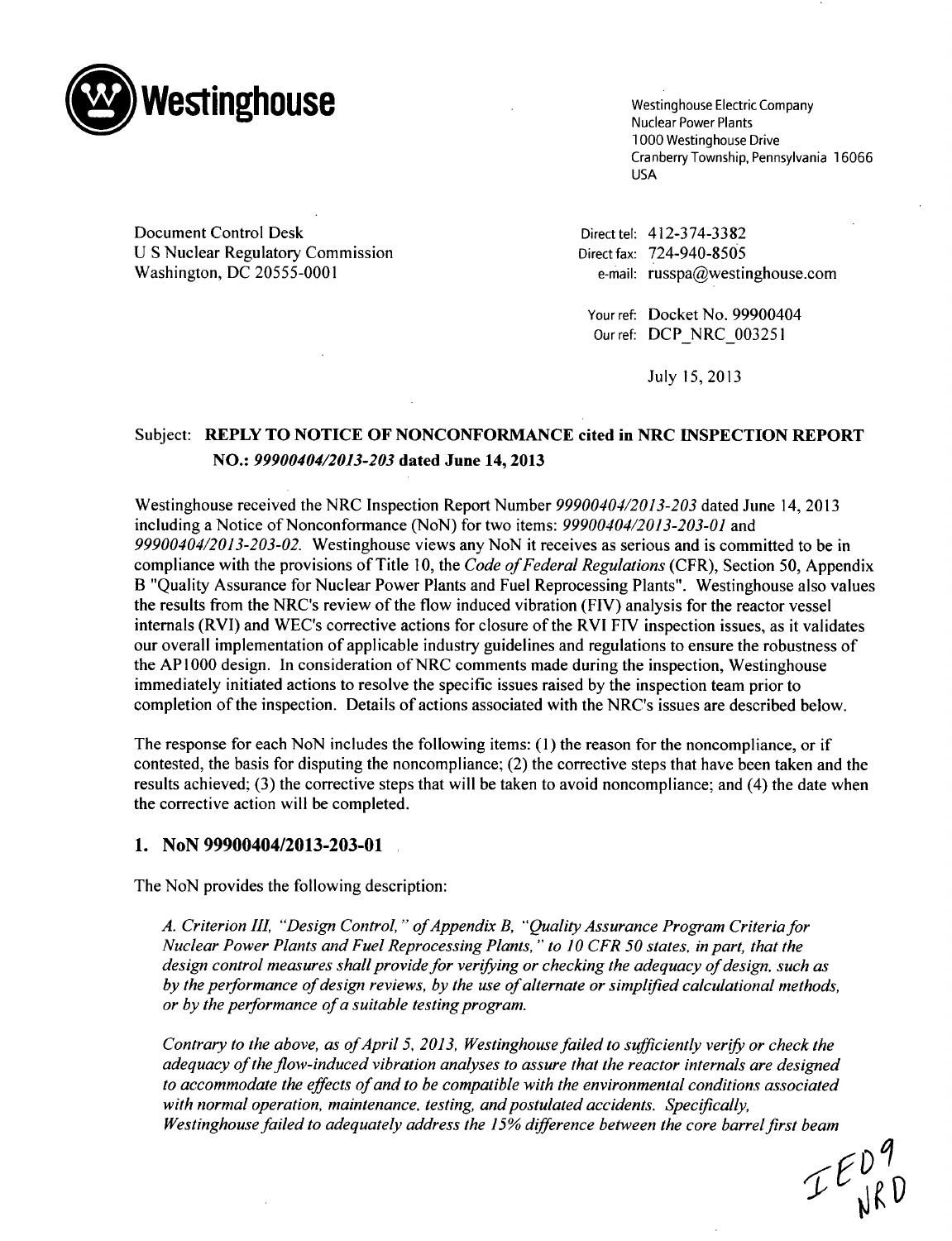*mode frequencies in the reactor coolant pump (RCP) reactor equipment system model (RESM) and the random turbulence RESM, which is greater than the 10% industry accepted standard. The RCP RESM and the random turbulence RESM results are used to predict the high cycle fatigue stress of reactor vessel internal components and to ensure that the high cycle fatigue stress endurance limits in the 1998 Edition of the American Society of Mechanical Engineers Boiler and Pressure Vessel Code, Mandatory Appendix I, Figure 1-9.2.2, "Design Fatigue Curves* for Austenitic Steels, Nickel-Chromium-Iron Alloy, Nickel-Iron-Chromium Alloy, and Nickel-*Copper Alloy for Sa* < *28.2 ksi, for Temperatures Not Exceeding 8007F" are met. In addition, the* 10% and 3.5% frequency sweeps applied around the RCP forcing frequencies in the RCP *pulsation analysis to account for uncertainties in pump speed, fluid density, and sound speed do not cover the 15% uncertainty core barrelfirst beam mode frequencies in the two RESMs.*

*This issue has been identified as Nonconformance 99900404/2013-203-01.*

### Response:

(1) The reason for the noncompliance, or if contested, the basis for disputing the noncompliance.

Westinghouse understood that a 15% difference existed between the core barrel first beam mode frequencies in the reactor coolant pump (RCP) reactor equipment system model (RESM) and the random turbulence (RT) RESM. However, based on engineering judgment regarding vibration response and Westinghouse historical experience, it was believed that a detailed analysis of the differences between the two models was not needed.

The reactor vessel internals flow-induced vibration (FIV) analyses are performed for both RT and RCP loadings to demonstrate compliance with the ASME Code high cycle fatigue limits. In Westinghouse experience, the core barrel beam mode is critical for the analysis of RT loadings. For analysis of RCP loadings, critical structural responses occur near the RCP forcing frequencies. The 15% difference in the calculated core barrel first beam mode frequency between the RT and RCP models was not considered in a detailed analysis because the first beam mode occurs at a frequency approximately four times lower than the lowest frequency of the RCP loadings. Structural modes which have a much lower frequency than the applied frequency will not respond to the applied frequency. Therefore, the loadings applied at the RCP forcing frequencies would cause a negligible response at the core barrel first beam mode.

The NoN finding discusses a 15% difference in the core barrel beam mode frequencies between the RT and RCP FIV models as not meeting an industry standard. Westinghouse experience is that the guideline typically applied for this type of analysis is a 10% difference between a measured test value and a value predicted by analysis, as opposed to a model-to-model comparison. The actual first core barrel beam mode frequency will be measured as part of the RVI Comprehensive Vibration Assessment Program (CVAP).

It is noted that the frequency sweeps referred to in the NoN are typically intended to cover uncertainties near the forcing frequencies and are not associated with the core barrel beam mode frequencies, which are on the order of four times less.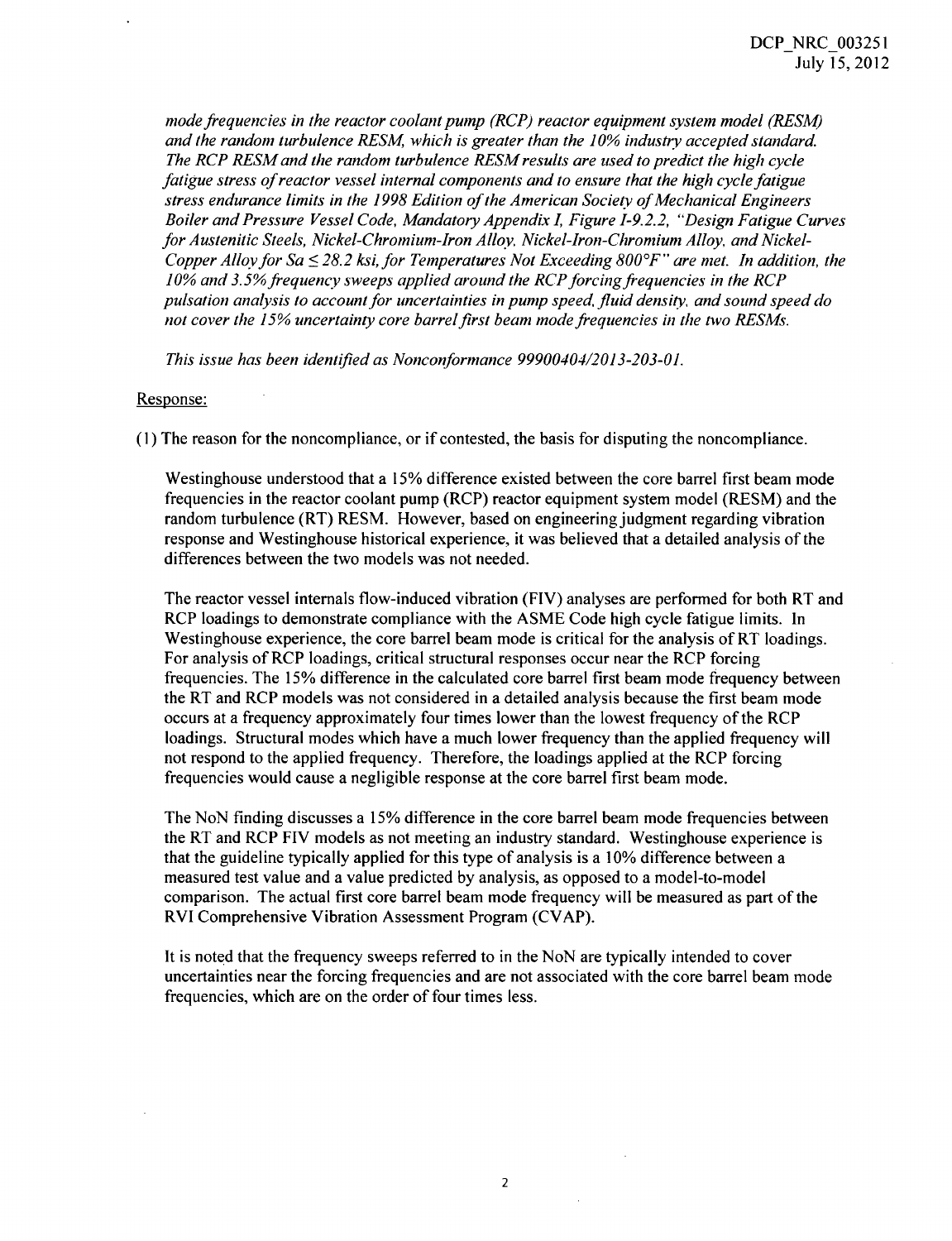(2) The corrective steps that have been taken and the results achieved.

Following the NRC inspection, a technical peer review of the current FIV analysis program including both RT and RCP RESM models was performed. The peer review identified several actions and recommendations to improve the modelling techniques and address potential differences between the models.

(3) The corrective steps that will be taken to avoid noncompliance.

Westinghouse will complete additional analyses to address core barrel first beam mode differences between the RCP and RT RESM models. In addition, Westinghouse will address the actions and recommendations identified in the above mentioned technical peer review. These analyses will confirm the ASME Code high cycle fatigue limits referenced in the NoN continue to be satisfied.

These actions are being tracked to closure in the Westinghouse Corrective Action System.

(4) The date when the corrective action will be completed.

Westinghouse expects the corrective actions concerning the analysis and fatigue margins to be complete by March **31,** 2014

# 2. NoN 99900404/2013-203-02

### Description:

The NoN provides the following description:

*B. Criterion XVI, "Corrective Action, "ofAppendix B. to 10 CFR 50 states. in part, that measures shall be established to assure that conditions adverse to quality, such as failures, malfunctions, deficiencies, deviations, defective material and equipment, and nonconformances are promptly identified and corrected*

*Contrary to the above, as of April 5, 2013, Westinghouse failed to correct a condition adverse to quality. Specifically, Westinghouse used incorrect engineering judgment to close Corrective Action Process (CAPs) Issue Report (IR) 12-286-W001, which addressed not applying random turbulence loads to the base plate in the random turbulence RESM. Westinghouse closed CAPs IR 12-286-WOO] and revised the calculation note in APPM1O1-S3C-331, Rev. 3, "Flow-Induced Vibration (FIV) of the APIO00 Vortex Suppression Plate and Secondary Core Support Structures, "based on engineering judgment that assumed additional conservatism in the analysis that did not exist. Westinghouse asserted that applying the random turbulence pressure load in the upwards and downwards direction to the vortex suppression plate would effectively double the applied load, which it did not.*

*This issue has been identified as Nonconformance 99900404/2013-203-02.*

#### Response:

(1) The reason for the noncompliance, or if contested, the basis for disputing the noncompliance.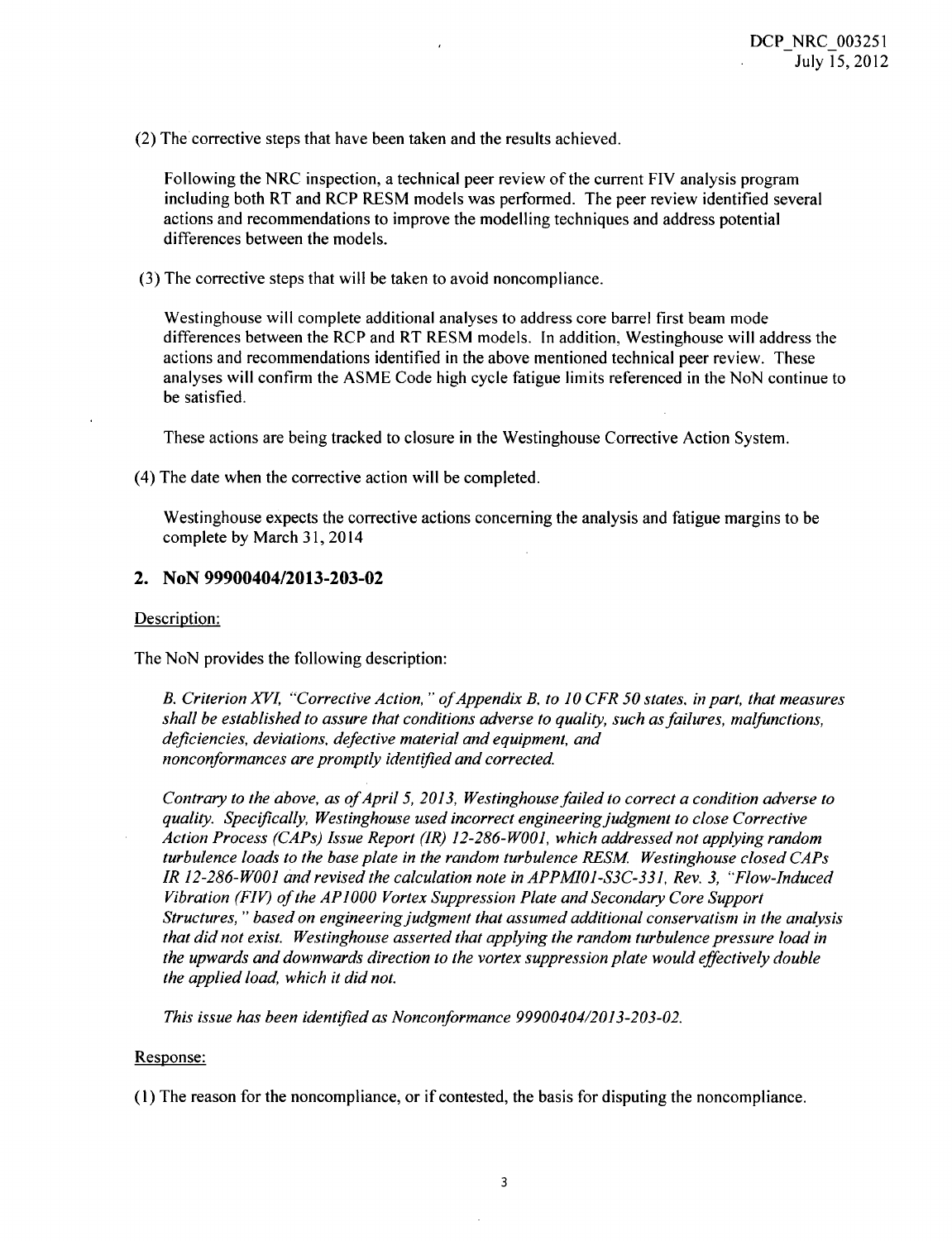As noted in the NoN, calculation APP-MIOI-S3C-331 Rev. 3, "Flow-Induced Vibration (FIV) of the APIOOO Vortex Suppression Plate and Secondary Core Support Structures," included justification for simplified loadings that was inaccurate. This inaccurate statement originated in the calc note and was then carried over into the CAP closure statement. Given the fact that the calculation was final approved (including verification) and used as the basis for the CAP IR justification for closure, the event focused herein is the inaccuracy in calculation APP-MI01-S3C-**331** Rev. 3.

An apparent cause analysis (ACA) for this inaccuracy was completed and concluded the following:

- The author/verifier did not understand an element of the assumptions that had been established in the earlier revisions of the document, and thus did not recognize the inaccuracy of their description of the analysis performed,
- Inadequate documentation (per WEC procedures) of the assumptions with justification by the authors of the previous revisions of the document. Adequate documentation in earlier revisions may have mitigated the inaccuracy.

Note, to clarify the NoN description, the phrase "...to the base plate in the random turbulence RESM." should state "...to the base plate in the secondary core support structure dynamic analysis (APP-MIOI-S3C-331 Rev. 3)."

(2) The corrective steps that have been taken and the results achieved.

- The original CAP IR (12-286-W001) that was found to have been improperly closed was reopened and the basis for closure was corrected. It was confirmed that the technical content of the analysis (and ultimately, the resulting ASME Code margin) is unaffected by the inaccurate statement in the documentation.
- The improper closure of 12-286-W001 is being addressed in the Westinghouse Corrective Action System.
- \* An ACA was conducted as part of CAP, which resulted in the following corrective actions:
	- 1. Individuals involved were coached on the importance of technical rigor and attention to detail.
	- 2. Additional focused training on the implementation of the Westinghouse verification process was conducted for the affected organization.

(3) The corrective steps that will be taken to avoid noncompliance.

Calculation APP-MIOI-S3C-331 Rev. 3 will be updated to address concerns included in this NoN. This action is being tracked to closure in the Westinghouse Corrective Action System.

(4) The date when the corrective action will be completed.

Westinghouse expects the corrective action to update calculation APP-M **101 -S3C-33** 1, Rev 3 to be complete by March 31, 2014.

### Conclusion

Westinghouse believes that the information presented in this response resolves the issues identified by the subject NRC Inspection Report.